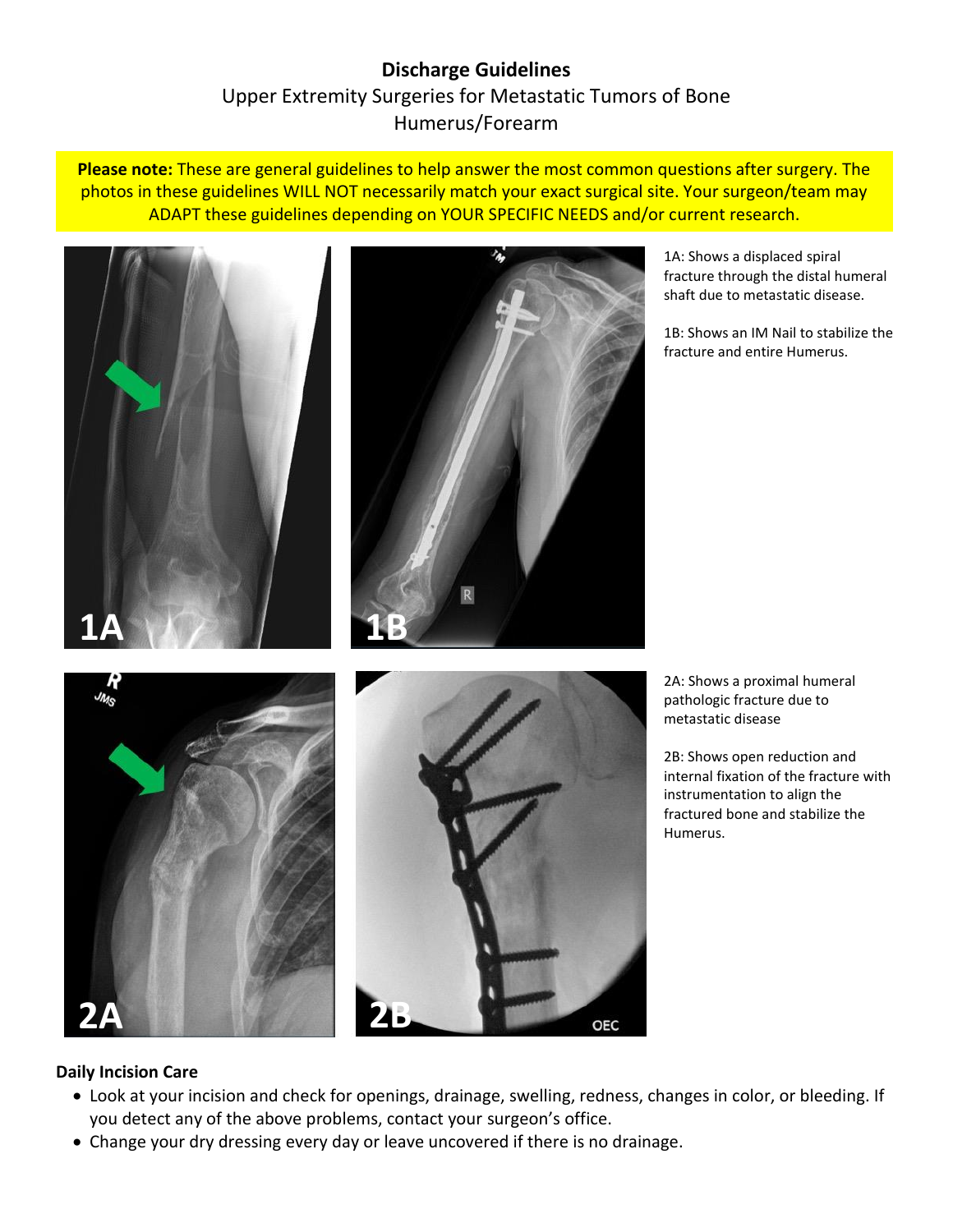- Staples or sutures (unless dissolvable sutures were used) will be removed 3-4 weeks from the date of surgery. They are left in longer if you had radiation or chemotherapy.
- Once the staples/sutures are removed, you can use vitamin E lotion, aloe cream or any moisturizer to massage your incision.
- A visiting nurse may come to your house for a few visits to assist you with your incision care.

## **Activity**

\*These tips are simply guidelines. Your activity level will vary depending on a number of factors including the size and location of your incision, whether you have had chemotherapy or radiation, and whether you have had a muscle flap or skin graft.\*

- You will be discharged wearing an abduction brace for about 6 weeks after surgery. Your shoulder and upper arm must remain at your side for this time frame. You may range your elbow, wrists and fingers.
- Do not lift or carry heavy objects with the involved arm.
- Avoid hot tubs and saunas, especially if you have had radiation therapy. The heat could damage the skin in the treatment area.
- We advise that you not participate in contact sports at any time after your surgery. Choosing to do so would put you at a high risk of wearing out your prosthesis or fracturing your remaining bone. Low impact, non-contact sports are allowed once your bones have sufficiently healed and you receive clearance from your surgeon.
- Return to driving varies by patient. You MUST be off narcotics. It is always best to resume driving after discussion with your surgeon.
- You may return to work or school if you limit activities involving the arm/hand that was operated on.

#### **Diet**

- Your appetite may be less than normal after surgery.
- Incorporate proteins and plenty of fluids into your diet, both of which will aid in the healing process.
- If you are taking narcotics, you should take some type of laxative to prevent opioid-induced constipation.
- Adding supplemental drinks (e.g. Ensure, Boost, and Carnation Instant Breakfast) to your diet will be beneficial if you have lost weight due to chemotherapy or radiation.
- Chemotherapy compounded by the effects of surgery may cause some stomach irritation during your recovery period. Take anti-nausea medications as directed by your surgeon or nurse practitioner. Replacing large meals with several smaller meals spread throughout the day may also be helpful.

#### **Medication**

- Continue taking your regular medications.
- Due to the nature of the surgery, you will have a heightened risk of infection during your recovery period. Your surgeon will prescribe a three-month supply of oral antibiotics to help your body fight infection.
- If necessary, take prescribed pain medication (narcotics) as directed.
- DO NOT drink alcohol or drive while taking narcotic pain medication.
- If you are taking narcotics, you should take some type of laxative to prevent opioid-induced constipation.
- You might be discharged on a blood thinner to prevent clots, usually Lovenox (subcutaneous injection) for 2-4 weeks (no blood tests are necessary). Newer, direct oral anti-coagulation medications may be prescribed, or continued if you came to the hospital already taking these types of medications (Eliquis, Plavix, Pradaxa, Xarelto).
- You may be advised to take an aspirin daily to prevent blood clots.

# **Pain**

 Your surgical team understands that you will experience different levels and types of pain following your surgery. You will be prescribed a narcotic, if you wish. Some patients decline a narcotic due to the current opioid crisis and request milder pain medications (tramadol), and/or just take Tylenol alternating with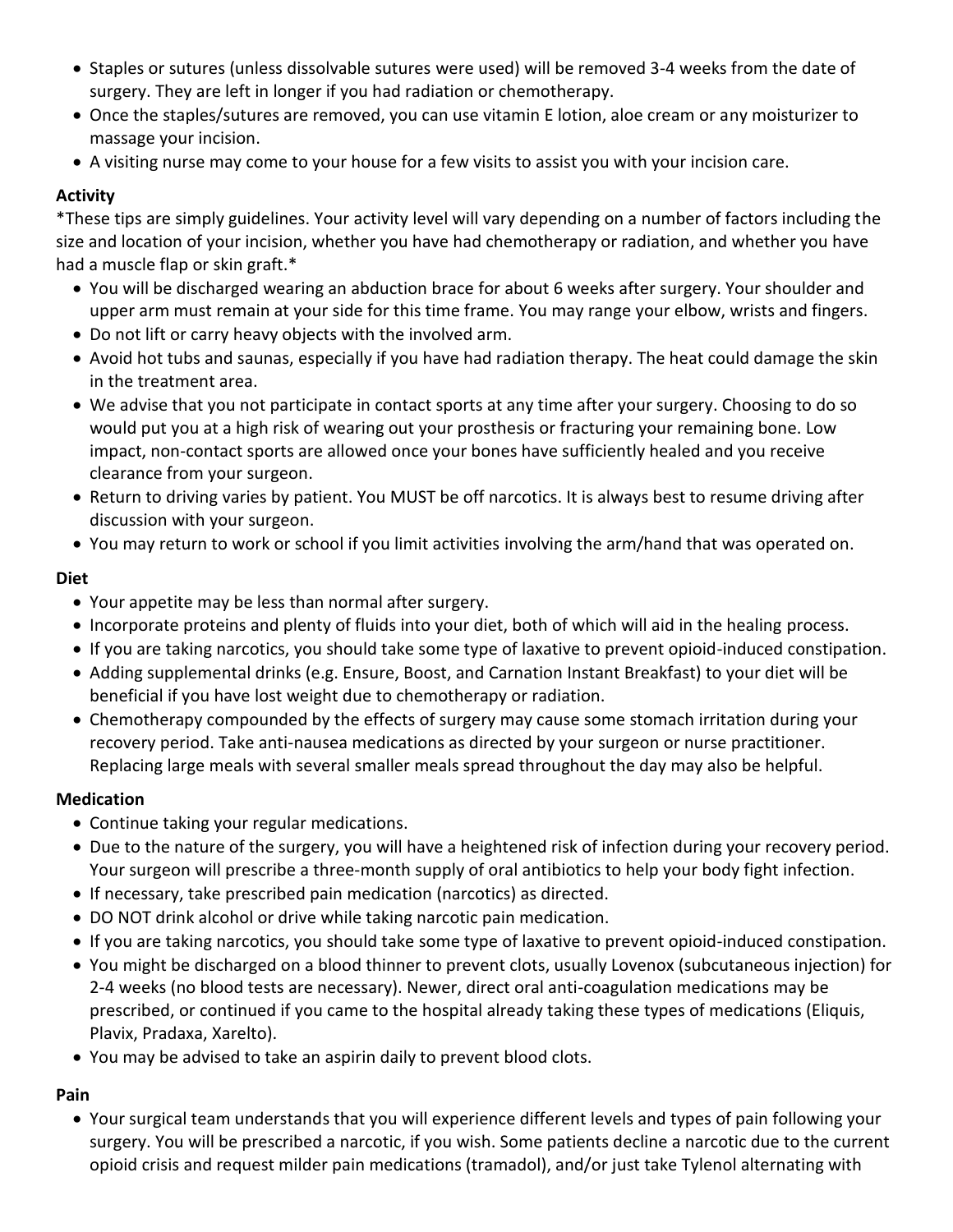anti-inflammatory medications (Advil, Motrin, Aleve), if tolerated. When we prescribe narcotics, we must do so per current state and federal regulations, which includes a narcotic contract.

 Because of the current focus on opioid addiction, we recommend a multitude of cognitive behavioral techniques, such as imagery, mindfulness, psychotherapy, deep breathing exercises, virtual reality for distraction, journaling, video games, TENS unit (muscle stimulators that can be used at home) and all other integrative care therapies (physical therapy, acupuncture, chiropractic, massage, lymphedema treatment, reiki).

## **Common Problems**

- It is normal to feel tired after you are discharged.
- If you experience pain and/or swelling, try elevating the site for relief or apply ice use caution not to leave on more than 20 minutes to prevent frost burn.
- If you develop a firm lump in the incisional area, and your overlying skin looks black and blue, you may have developed a postoperative hematoma (blood collection at the operative site where the mass was removed). Notify your surgeon's office.
- Your arm may seem heavy after surgery. This is due to your muscle weakness. Your strength and ability to control your arm will increase over time.
- You may experience numbness at your incision site. This is normal and usually decreases in time.
- If you have had chemotherapy and are experiencing anything unusual that could be a sign of infection such as a high temperature, cough, sore throat, mouth sores, skin rashes, chills or sweating, call your oncologist or nurse practitioner IMMEDIATELY. Chemotherapy can weaken your immune system for a period of time, so any of these symptoms could become dangerous if they are not treated quickly.
- If you have had radiation therapy, the area of skin treated (radiation field) may feel dry, hard and itchy. The skin in this area may also darken and/or peel. These symptoms should lessen within a few weeks of stopping radiation treatments. Do not scrub or use soap on the affected area. Avoid exposing the treated area to direct sunlight. When going outdoors, be sure to use a sunscreen with the highest UV protection. These precautions will help your skin heal more quickly.
- Lymphedema is chronic swelling caused by a build-up of fluid that occurs when the lymphatic system is faulty or damaged. Tumor resection, especially following radiation, can cause lymphedema. Please refer to our patient guide: *Lymphedema – What you Need to Know* (www.massgeneral.org/ortho-oncology/lymphedma).
- For constipation (not being able to move your bowels), drink plenty of water and non-carbonated fluids, and eat foods that are high in fiber (e.g. bran, prunes, fruit, whole wheat breads). There are numerous over-the-counter medications available to help relieve constipation such as Dulcolax, Magnesium Citrate, or Miralax. Ask your local pharmacist to assist you in finding one that is right for you.
- If you smoked cigarettes before the surgery, DO NOT START SMOKING AGAIN! Smoking (the nicotine) causes constriction of blood vessels preventing adequate blood flow to the operative area and can delay healing. If you need assistance with this, please contact the MGH Quit Smoking Service at 617-726-7443.

#### **Preventing Infection**

- Prior to any dental work, you must take an antibiotic to protect against infection. We will give you a letter, which can be passed on to other doctors specifying which antibiotics are needed.
- Call your primary care physician if you think you have an infection (sinus, urinary tract, respiratory, cellulitis of the skin) so that he/she can determine whether you need antibiotic treatment. If you have had chemotherapy and suspect an infection, call your oncologist.

#### **Metal Detectors**

- Due to current airport security regulations, we no longer provide a letter verifying your metal rod/internal fixation for security clearance.
- Many patients question whether MRI scans are safe with metal rod/internal fixation. The answer is yes; an MRI is safe.